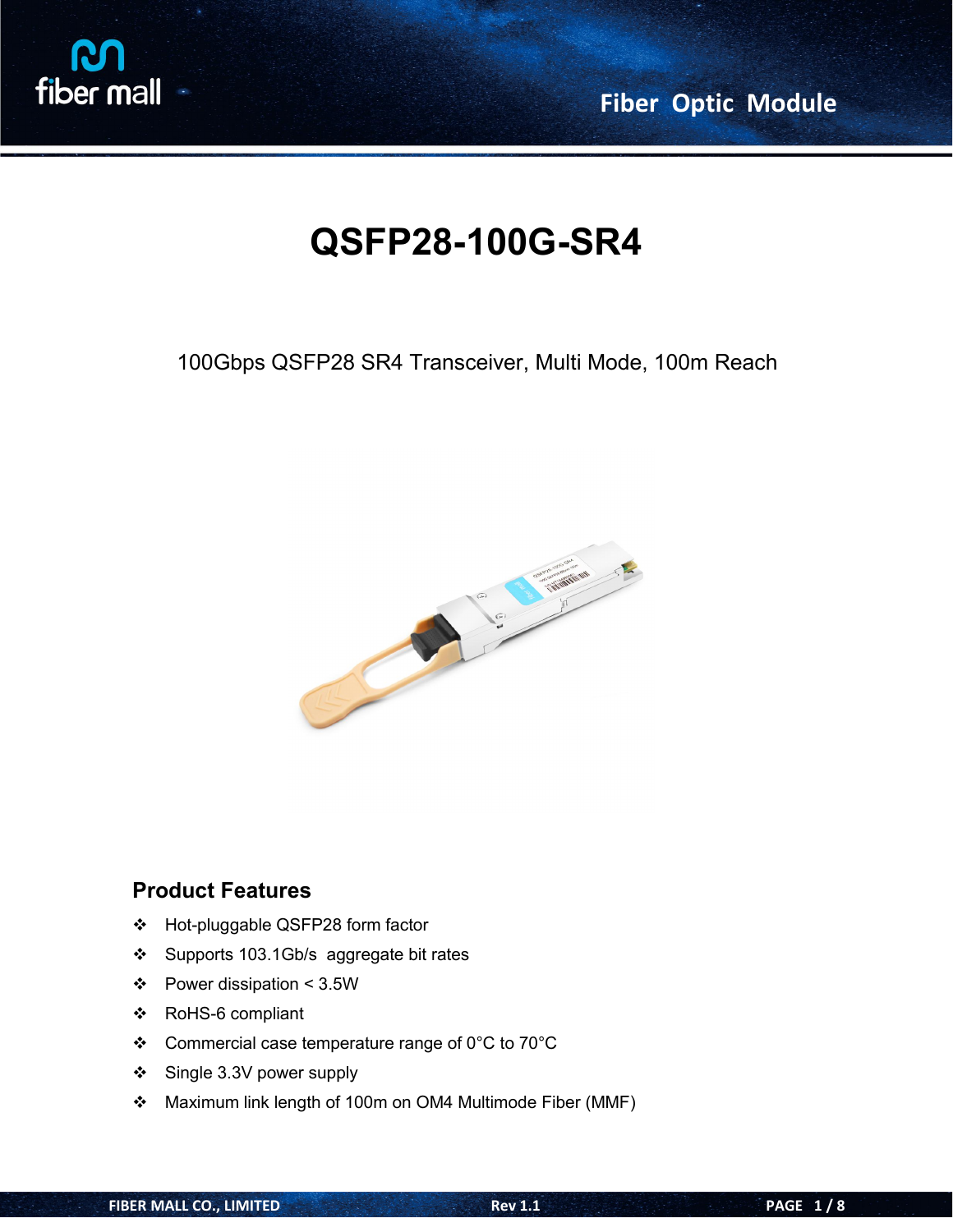

- 4x25Gb/s 850nm VCSEL-based transmitter
- 4x25G electrical interface
- Single MPO12 receptacle
- ❖ I2C management interface

## **Application**

- 100GBASE-SR4 100G Ethernet
- Data Center Interconnect
- ❖ Infiniband QDR and DDR interconnects
- Enterprise networking

### **Description**

The 100G QSFP28 transceiver modules are designed for use in 100 Gigabit Ethernet links over multimode fiber. They are compliant with the IEEE 802.3bm 100GBASE-SR4 and CAUI-4. Digital diagnostics functions are available via the I2C interface as specified by the QSFP28 MSA.

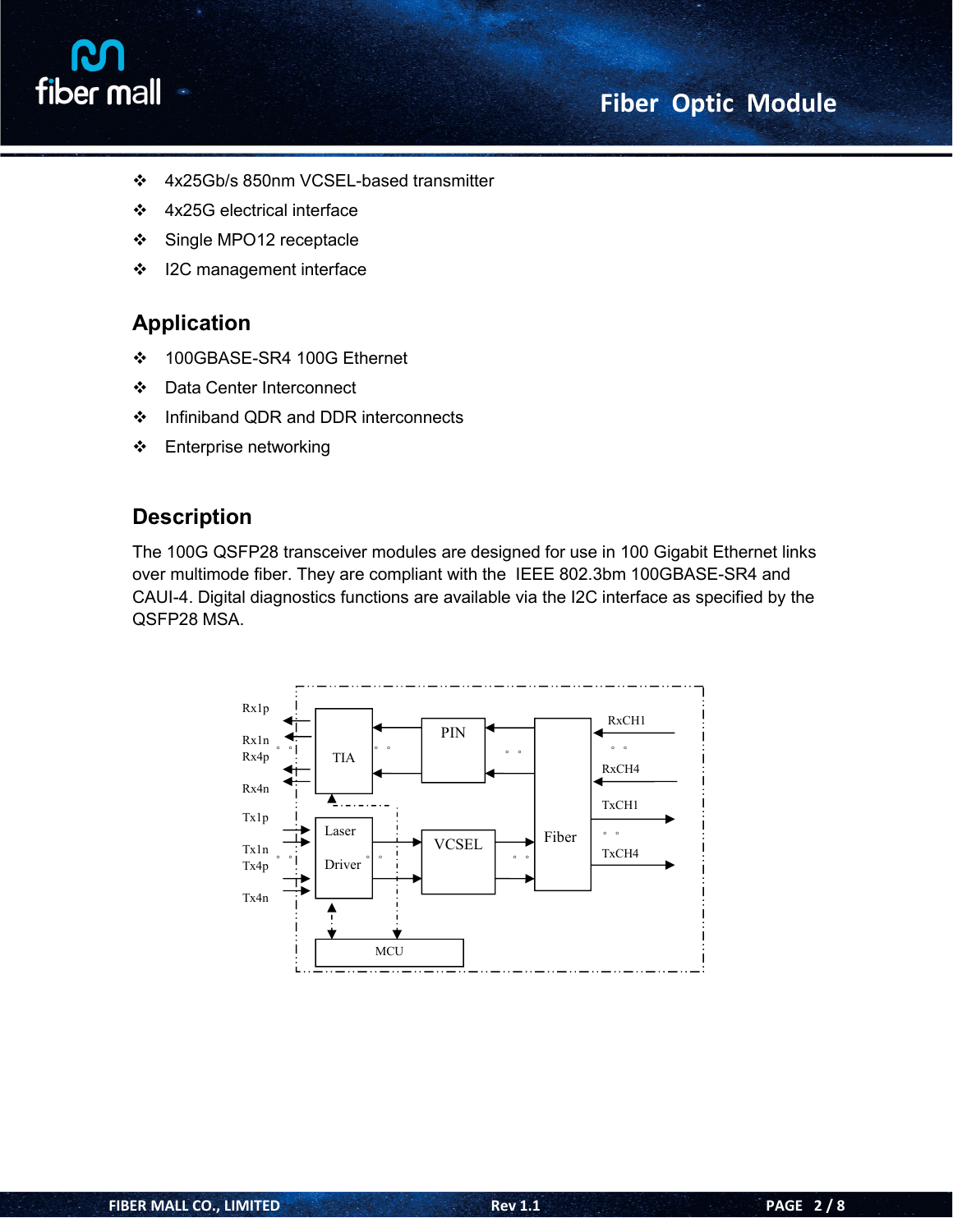| <b>Parameter</b>                       | <b>Symbol</b> | <b>Min</b>               | <b>Typical</b>           | <b>Max</b> | <b>Unit</b> | <b>Notes</b> |
|----------------------------------------|---------------|--------------------------|--------------------------|------------|-------------|--------------|
| Storage Temperature                    | TS            | $-20$                    |                          | +85        | $^{\circ}C$ |              |
| Supply Voltage                         | VCC           | $-0.3$                   |                          | $+3.6$     | V           |              |
| Case Operating Temperature             | <b>TOP</b>    | $\mathbf 0$              | $\overline{\phantom{0}}$ | 70         | °C          |              |
| <b>Operating Relative Humidity</b>     | <b>RH</b>     | $\overline{\phantom{a}}$ | $\overline{\phantom{0}}$ | $+85$      | $\%$        |              |
| Receiver Damage Threshold,<br>per Lane | PRdmg         | 5.5                      | $\overline{\phantom{a}}$ |            | dBm         |              |

# **Absolute Maximum Ratings**

# **Recommended Operating Conditions**

| <b>Parameter</b>                     | Symbol        | <b>Min</b>                   | <b>Typical</b>               | <b>Max</b>               | <b>Unit</b> | <b>Notes</b> |
|--------------------------------------|---------------|------------------------------|------------------------------|--------------------------|-------------|--------------|
| <b>Operating Case</b><br>Temperature | ТC            | $\mathbf 0$                  | $\qquad \qquad \blacksquare$ | $+70$                    | $^{\circ}C$ |              |
| Power Supply Voltage                 | <b>VCC</b>    | 3.13                         | 3.3                          | 3.47                     | V           |              |
| Aggregate Bit Rate                   | <b>BRAVE</b>  | $\qquad \qquad \blacksquare$ | 103.125                      | $\overline{\phantom{a}}$ | Gb/s        |              |
| Lane Bit Rate                        | <b>BRLANE</b> | ۰                            | 25.78                        | $\overline{\phantom{a}}$ | Gb/s        |              |
| Humidity                             | <b>Rh</b>     | 5                            | $\overline{\phantom{a}}$     | 85                       | %           |              |
| <b>Fiber Bend Radius</b>             | <b>Rb</b>     | 3                            | $\overline{\phantom{a}}$     | $\overline{\phantom{a}}$ | cm          |              |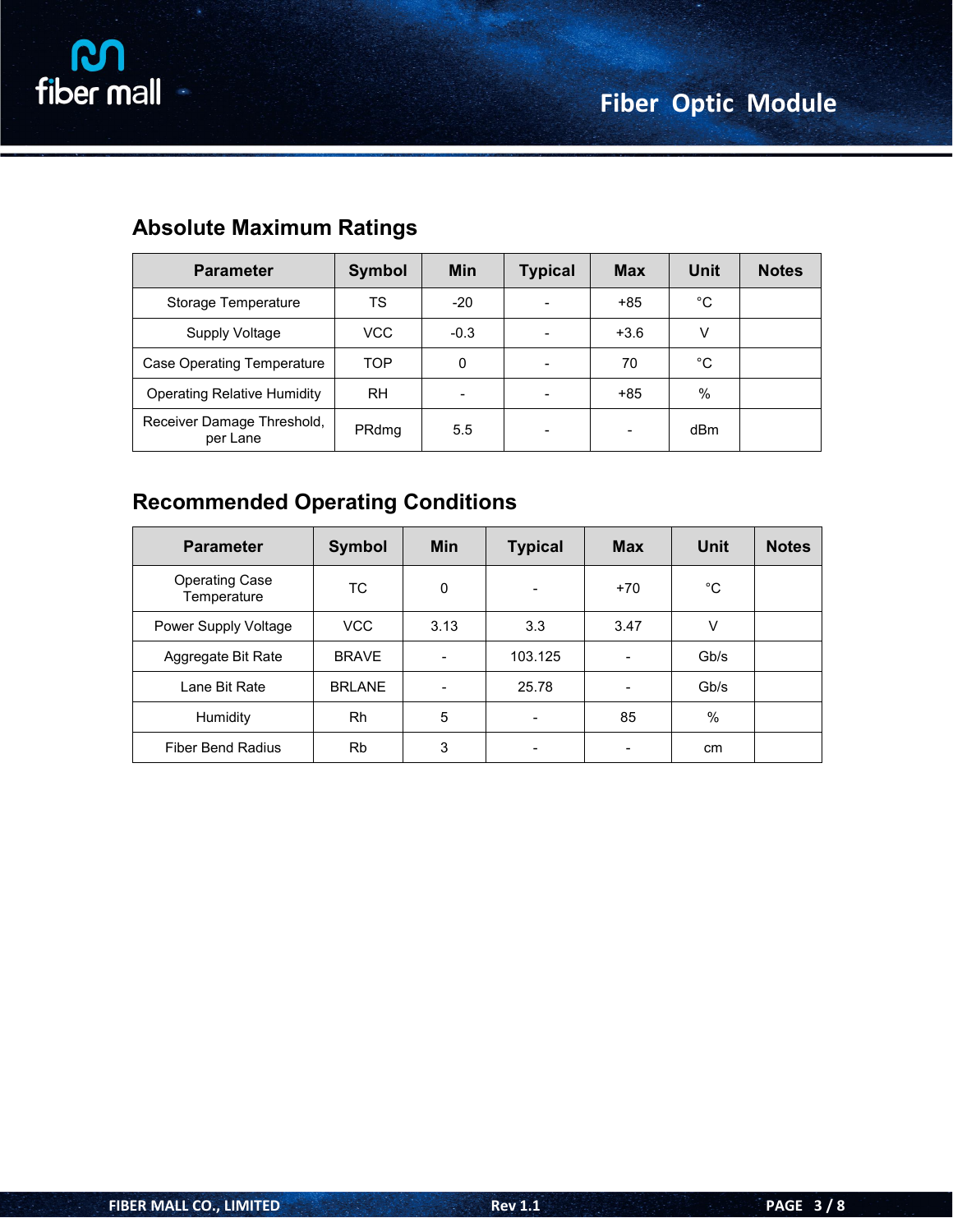| <b>Electrical Characteristics</b> |  |
|-----------------------------------|--|
|-----------------------------------|--|

| <b>Parameter</b>                            | <b>Symbol</b> | Min                               | <b>Typical</b> | <b>Max</b> | <b>Unit</b> | <b>Notes</b>   |
|---------------------------------------------|---------------|-----------------------------------|----------------|------------|-------------|----------------|
| Supply Voltage                              | Vcc           | 3.135                             |                | 3.465      | $\vee$      |                |
| Supply Current                              | lcc           |                                   |                | 1.5        | A           |                |
| Module total power                          | P             |                                   |                | 3.5        | W           |                |
|                                             |               | <b>Transmitter (Module Input)</b> |                |            |             |                |
| Signaling rate per lane                     |               |                                   | 25.78          |            | Gb/s        | $\overline{2}$ |
| Differential data input voltage<br>per lane | Vin, pp, diff |                                   |                | 900        | mV          |                |
| Single-ended voltage<br>tolerance           | Vin,pp        | $-0.35$                           |                | 3.3        | $\vee$      |                |
|                                             |               | <b>Receiver (Module Output)</b>   |                |            |             |                |
| Signaling rate per lane                     |               |                                   | 25.78          |            | Gb/s        | $\overline{2}$ |
| Differential data output swing              | Vout, pp      | 400                               | 600            | 800        | mVpp        |                |
| Transition time (20% to 80%)                | Tr, Tf        | 12                                |                |            | ps          |                |
| <b>Bit Error Rate</b>                       | <b>BER</b>    |                                   |                | $E-12$     |             | 3              |

#### **Notes:**

1. Maximum total power value is specified across the full operational temperature and voltage range when CDRs are locked or a lack of input signal results in squelch being activated. If incorrect frequencies cause the CDRs to continuously attempt to lock, maximum power dissipation may reach 4.5 W.

#### 2. ± 100ppm

3. BER=10-12; PRBS 231-1@25.78125Gbps.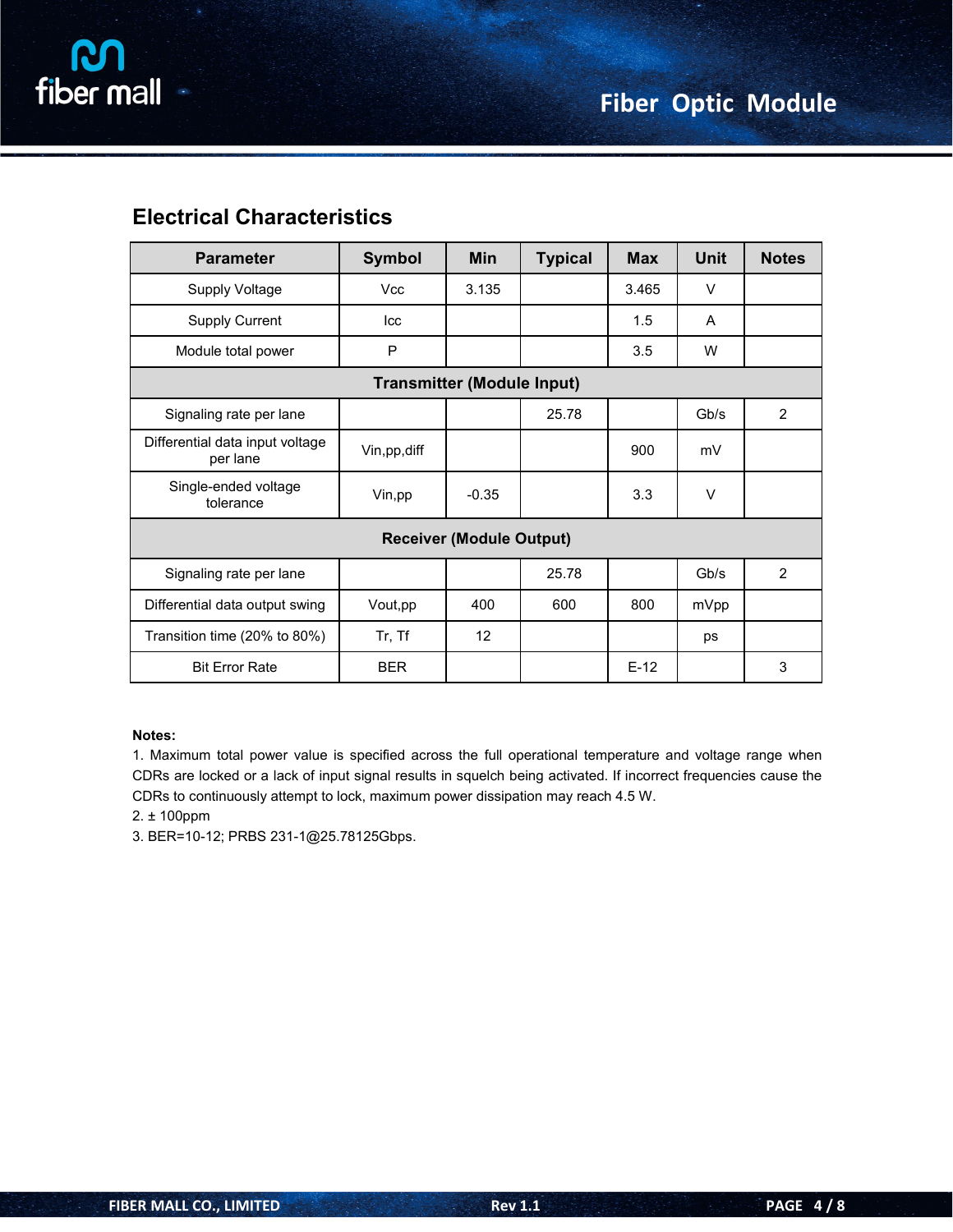



### **Optical Characteristics**

#### **(EOL, TOP = 0 to 70°C, VCC = 3.135 to 3.465 Volts)**

Optical characteristics are dependent on data rate and protocol. Ethernet 100GBASE-SR4, are as follows:

#### **100GBASE-SR4 Ethernet Operation**

| <b>Parameter</b>                                       | <b>Symbol</b>                   | Min                      | <b>Typical</b>           | <b>Max</b>               | <b>Unit</b>     | <b>Notes</b> |  |  |
|--------------------------------------------------------|---------------------------------|--------------------------|--------------------------|--------------------------|-----------------|--------------|--|--|
| <b>Transmitter (Module Input)</b>                      |                                 |                          |                          |                          |                 |              |  |  |
| Signaling Speed per Lane                               |                                 | 25.78125 ± 100ppm        |                          |                          | Gb/s            | $\mathbf{1}$ |  |  |
| Center wavelength                                      |                                 | 840                      | $\sim$                   | 860                      | nm              |              |  |  |
| RMS Spectral Width                                     | <b>SW</b>                       | $\overline{\phantom{a}}$ | $\blacksquare$           | 0.6                      | nm              |              |  |  |
| Average Launch Power per Lane                          | <b>TXPx</b>                     | $-8.4$                   | $\blacksquare$           | 2.4                      | dBm             |              |  |  |
| Transmit OMA per Lane                                  | <b>TxOMA</b>                    | $-6.4$                   | $\blacksquare$           | 3                        | dBm             |              |  |  |
| Launch Power [OMA] minus TDEC<br>per Lane              | P-TDEC                          | $-7.3$                   |                          |                          | dBm             |              |  |  |
| TDEC per Lane                                          | <b>TDEC</b>                     | $\blacksquare$           | $\overline{\phantom{a}}$ | 4.3                      | dBm             |              |  |  |
| <b>Optical Extinction Ratio</b>                        | ER                              | $\overline{2}$           | $\overline{\phantom{a}}$ |                          | dB              |              |  |  |
|                                                        | <b>Receiver (Module Output)</b> |                          |                          |                          |                 |              |  |  |
| Signaling Speed per Lane                               |                                 | 25.78125 ± 100ppm        |                          |                          |                 |              |  |  |
| Center wavelength                                      |                                 | 840                      | $\overline{\phantom{a}}$ | 860                      | nm              |              |  |  |
| Average Receive Power per Lane                         | <b>RXPx</b>                     | $-10.3$                  |                          | 2.4                      | dBm             | 3            |  |  |
| Receiver Reflectance                                   | Rfl                             | $\overline{\phantom{a}}$ | $\overline{\phantom{a}}$ | $-12$                    | dB              |              |  |  |
| <b>Stressed Receiver Sensitivity</b><br>(OMA) per Lane | <b>SRS</b>                      |                          |                          | $-5.2$                   | dB <sub>m</sub> |              |  |  |
| <b>Receiver (Module Output)</b>                        |                                 |                          |                          |                          |                 |              |  |  |
| LOS De-Assert                                          | <b>LOSD</b>                     | $\overline{\phantom{a}}$ | $\overline{\phantom{a}}$ | $-12$                    | dBm             |              |  |  |
| <b>LOS Assert</b>                                      | <b>LOSA</b>                     | $-30$                    | $\overline{\phantom{a}}$ | $\overline{\phantom{a}}$ | dB <sub>m</sub> |              |  |  |
| <b>LOS Hysteresis</b>                                  |                                 | 0.5                      | $\overline{c}$           | $\overline{\phantom{a}}$ | dB              |              |  |  |

#### **Notes:**

1. Transmitter consists of 4 lasers operating at a maximum speed of 25.78125Gb/s ±100ppm each.

2. Receiver consists of 4 photo detectors operating at a maximum speed of 25.78125Gb/s ±100ppm each.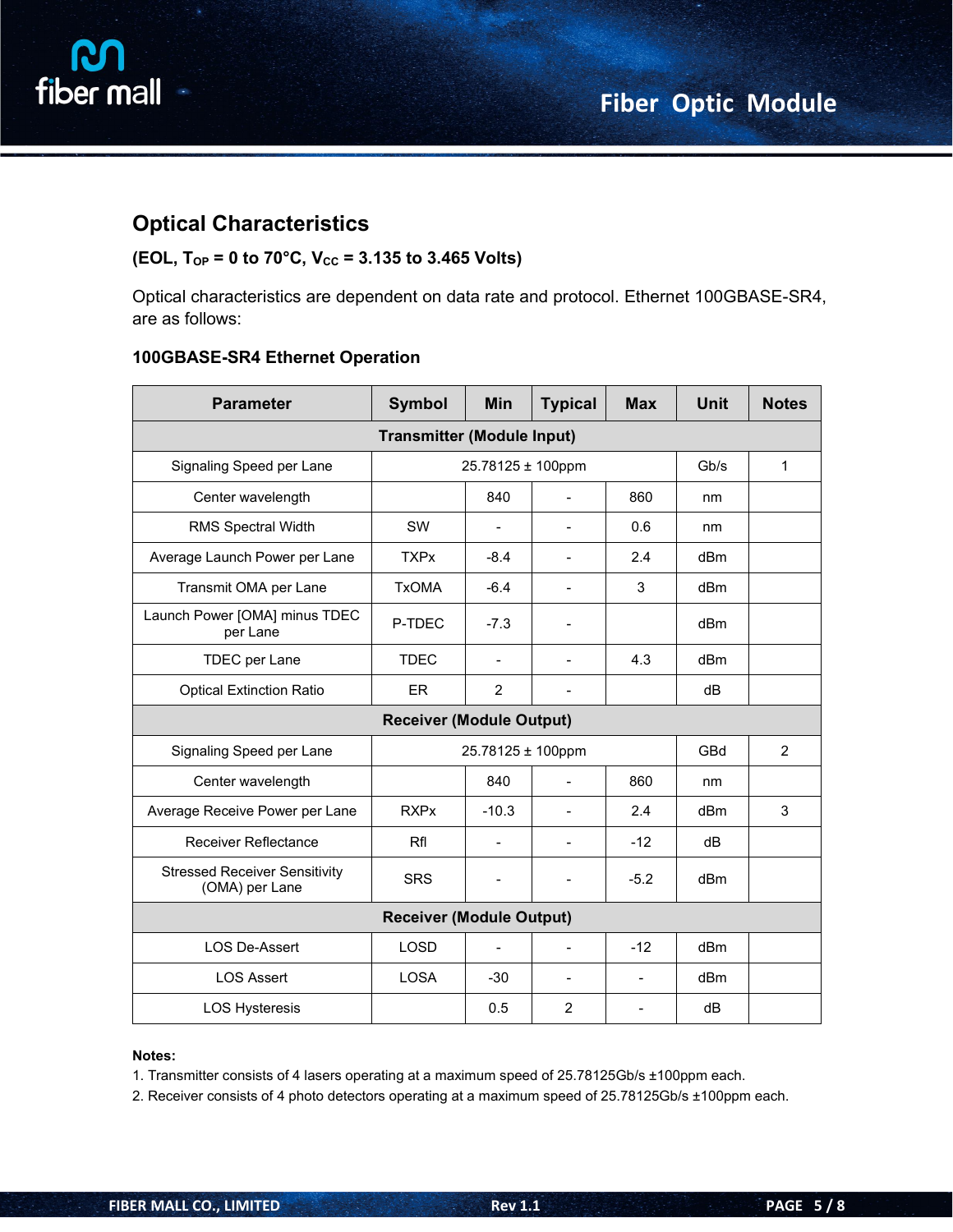

3. Minimum value is informative only and not the principal indicator of signal strength.

4.Hit Ratio 5 x 10-5 hits/sample.

## **Pin Description**



Viewed From Top

Viewed From Bottom

**Mechanical Dimension**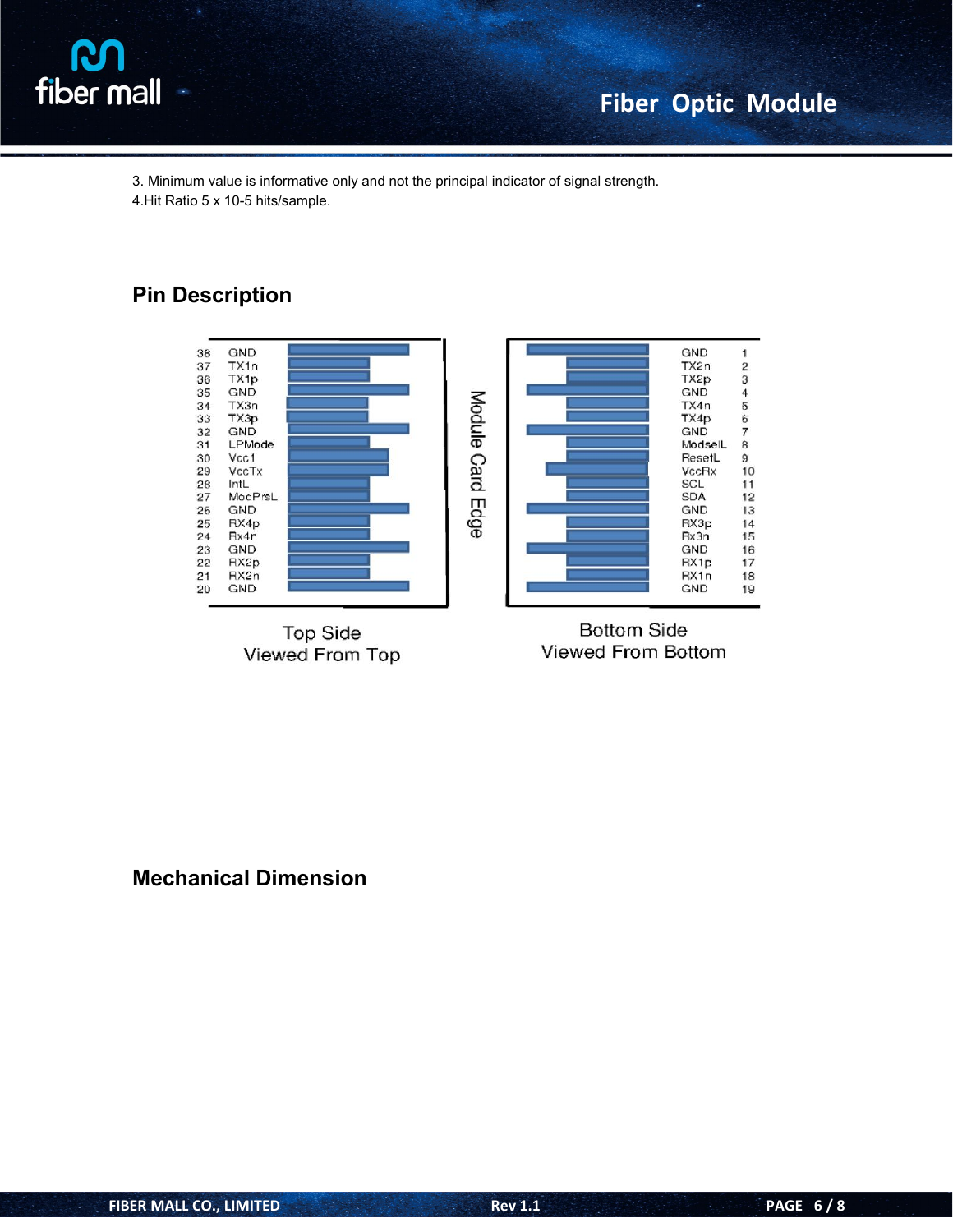**M**<br>fiber mall

# **Fiber Optic Module**





| Unit: |  | mm |
|-------|--|----|
|-------|--|----|

|         |      | ⊥⊥                       | T 2    | L3   | W     | W1                       | W <sub>2</sub>                          | Н                    | H1   | H <sub>2</sub> |
|---------|------|--------------------------|--------|------|-------|--------------------------|-----------------------------------------|----------------------|------|----------------|
| MAX     | 72.2 | $\overline{\phantom{0}}$ | 122    | 4.35 | 18.45 | $\frac{1}{2}$            | 6.2                                     | 8.6                  | 12.0 | 5.35           |
| Typical | 72.0 | $\overline{\phantom{a}}$ | $\sim$ | 4.20 | 18.35 | $\overline{\phantom{a}}$ | $\overline{\mathcal{L}(\mathcal{C})}$ . | 8.5                  | 11.8 | 5.2            |
| MIN     | 68.8 | 16.5                     | 118    | 4.05 | 18.25 | 2.2                      | 5.8                                     | 8.<br>$\overline{4}$ | 11.6 | 5.05           |

# **Optical Interface**